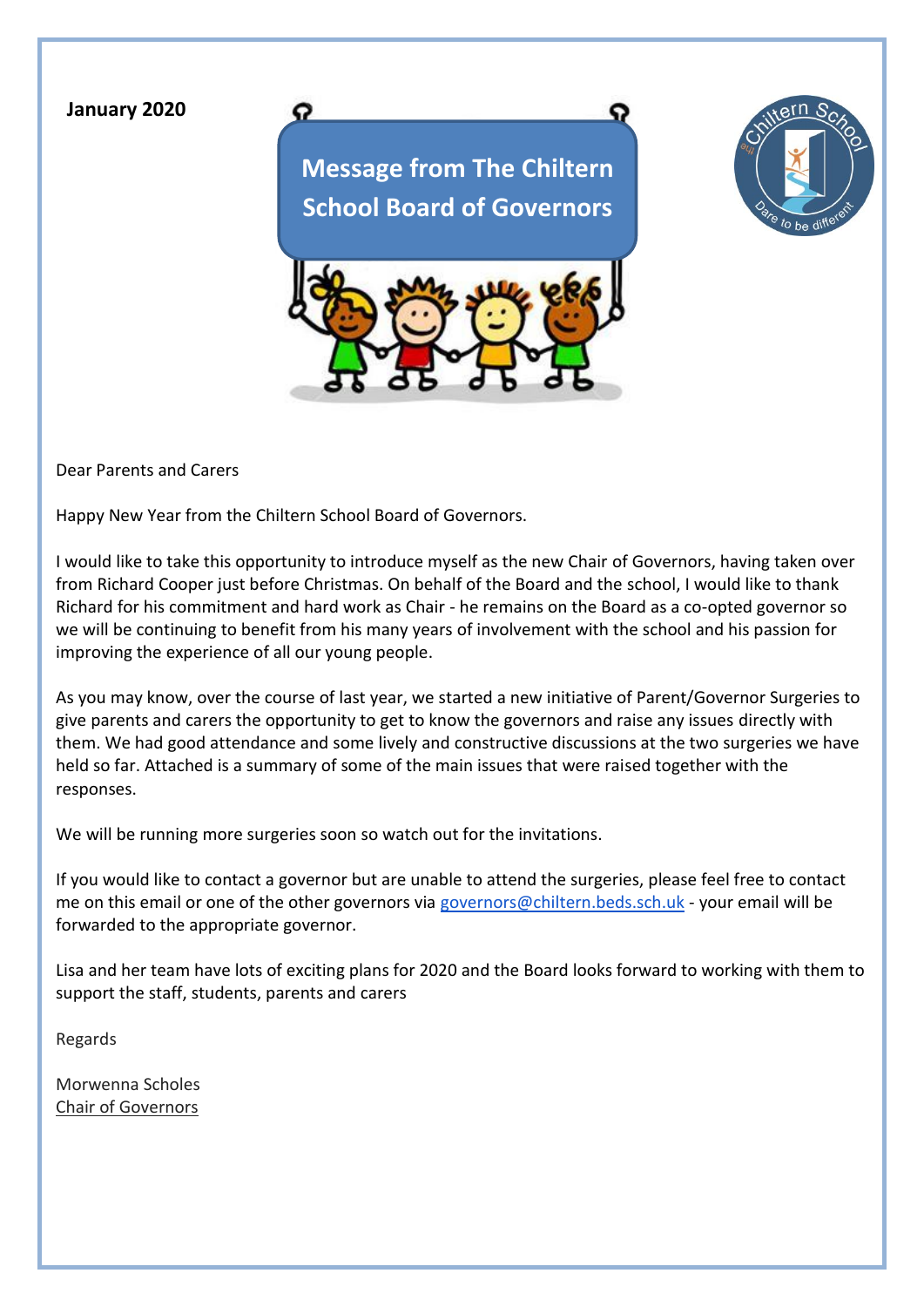Six main points were raised:

.

- 1. Parents asked for an app/online method to pay monies directly to school e.g. lunches, trips etc. with special logins for each child.
	- **Answer** School had already been working on an online solution and were therefore able to send out a message via class Dojo to all parents on 10 October 2019 advising them of the new Parentpay service. Parentpay is now in place and the school continues to offer supportive workshops in order to ensure all parents can use the system effectively
- 2. Parents were concerned that there was no dining room for young people to use at Beech Road, which for some is causing issues, e.g. young people refusing to eat dinner and others needing to bring in a packed lunch.
	- **Answer** Following discussion with class teachers the decision was made to make the dining experience less stressful and reduce anxiety and over stimulation for pupils by bringing the food to them in their classrooms. This means that pupils and staff can focus on helping pupils develop social interaction and to create a sense of security and comfort in a familiar environment, with smaller numbers than a larger dining room which can be overwhelming for some young people. However, school leaders had not been made aware of any issues and were happy to discuss individual cases with parents directly should they want to.
- 3. Parents raised the issue that the hydrotherapy pool at Beech Road was still not working and, as this had been a key selling point for some for their children moving to Beech Road, they were disappointed that it had not been fixed.
	- **Answer** Unfortunately, following a recent review of health and safety, the costs and human resources needed to maintain the pool, the decision has been made to decommission the pool at Beech Road. This decision has not been taken lightly, the costs c. £60,000 are high and the number of teaching/support staff needed to support each child in the pool meant that learning was significantly impacted. However, young people who have water therapy in their EHCP plans are accessing the pools at Woodlands School and Keech Cottage instead. As part of the PE curriculum pupils will access swimming lessons as appropriate in Phase 1.
- 4. Parents were concerned about the number of agency staff being used particularly to cover inductions etc. resulting in inexperienced agency staff not dealing with situations appropriately.
	- **Answer** The school absolutely try to utilise staff in the best way possible to prioritise the safety and wellbeing of our young people, without impacting on learning, including when staff are off sick, on maternity/paternity leave, or are needed to support other activities e.g. staff training, school trips and journeys and induction training for new staff. We always try to cover internally first but agency staff are unfortunately sometimes the only option we have to cover at critical times and keep the school safe. We use approved suppliers to source temporary staff and if/when there is an issue, we deal with the issue by following official guidelines and procedures. If any parent is not happy with the current set up we would really value the opportunity to look at this issue in more detail via the Governors. We utilise a number of staff who are employed on a casual basis and know the school well but do not currently hold a "Bank" of people who we turn to at times of needed additional staff.